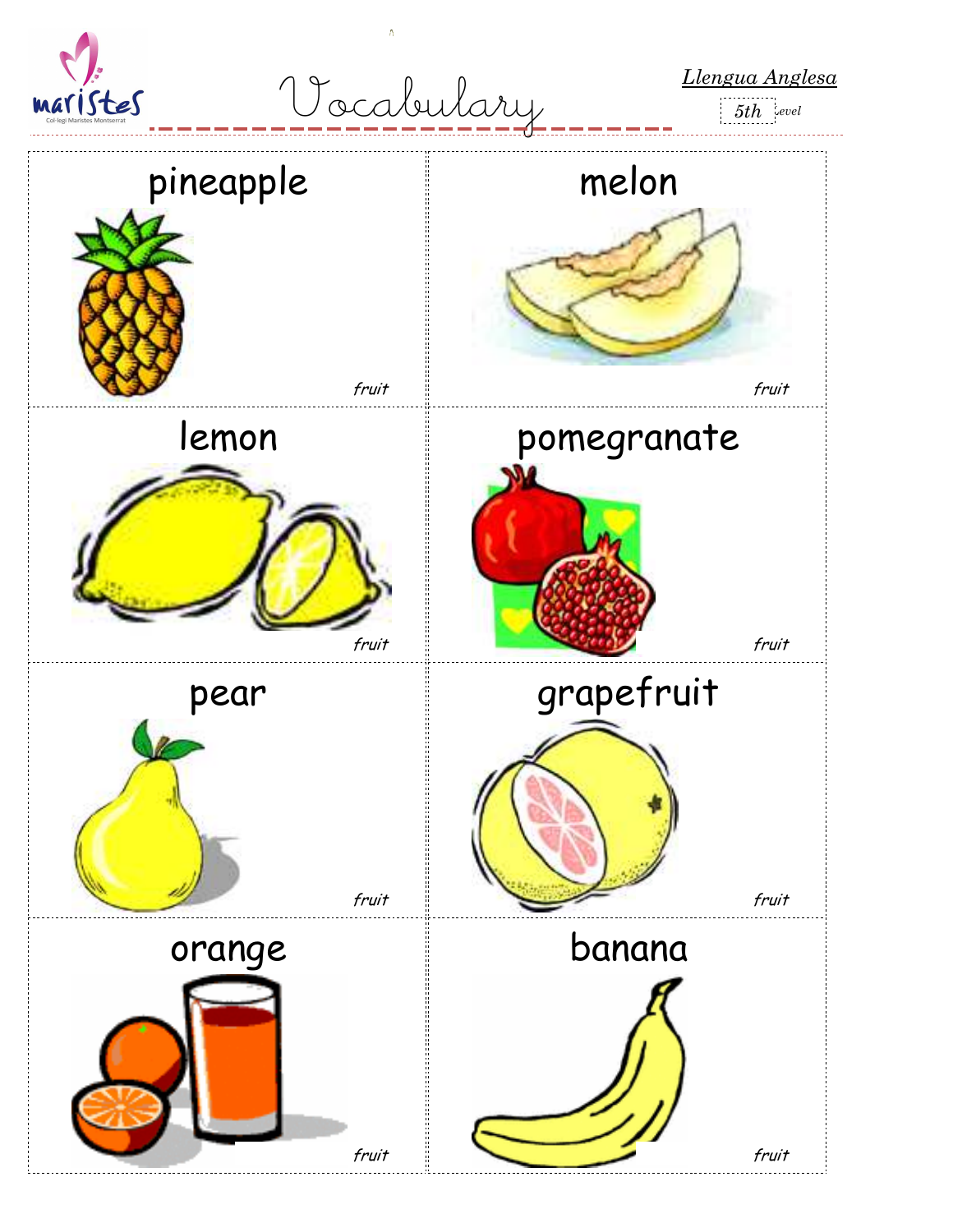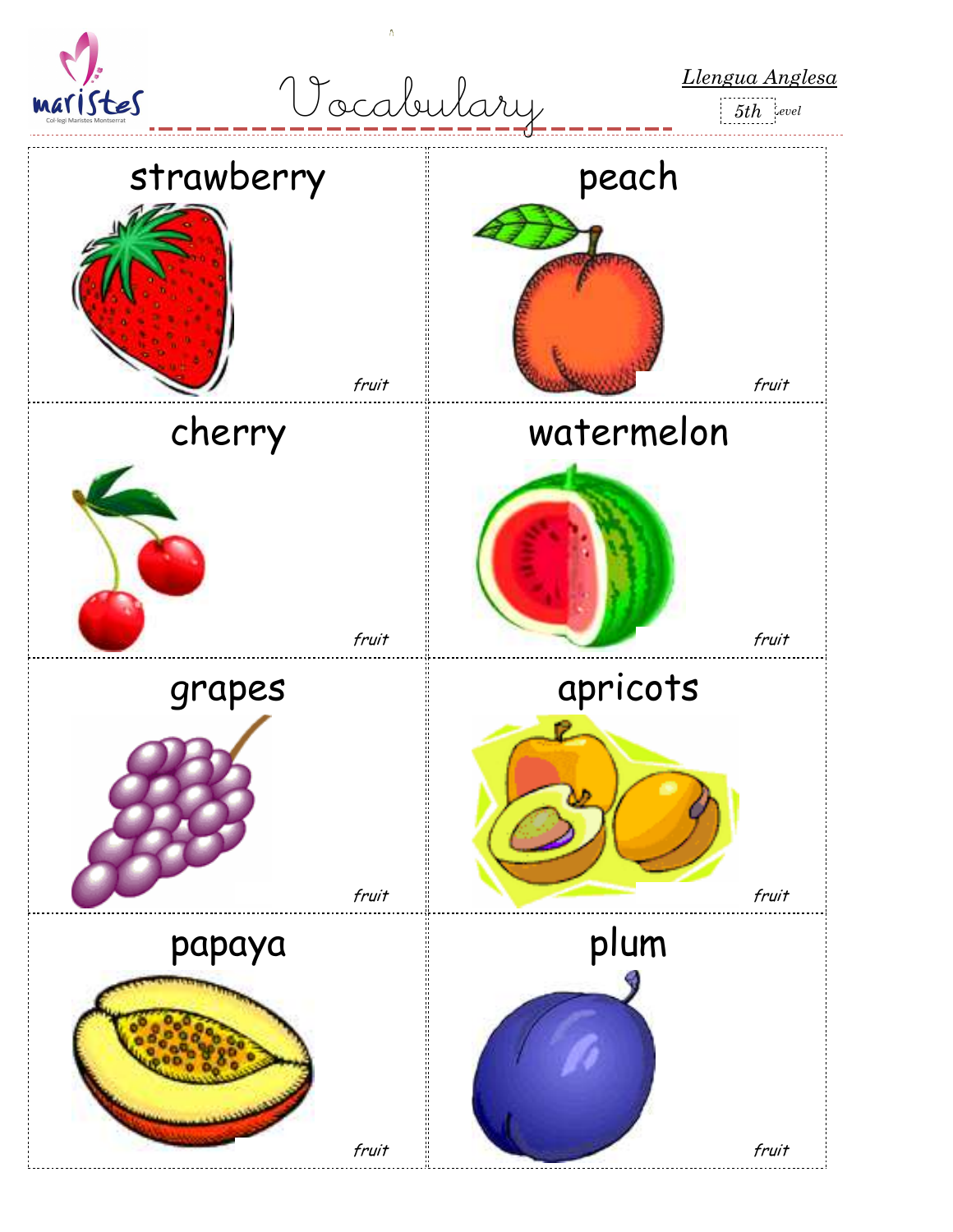

*Llengua Anglesa* Vocabulary

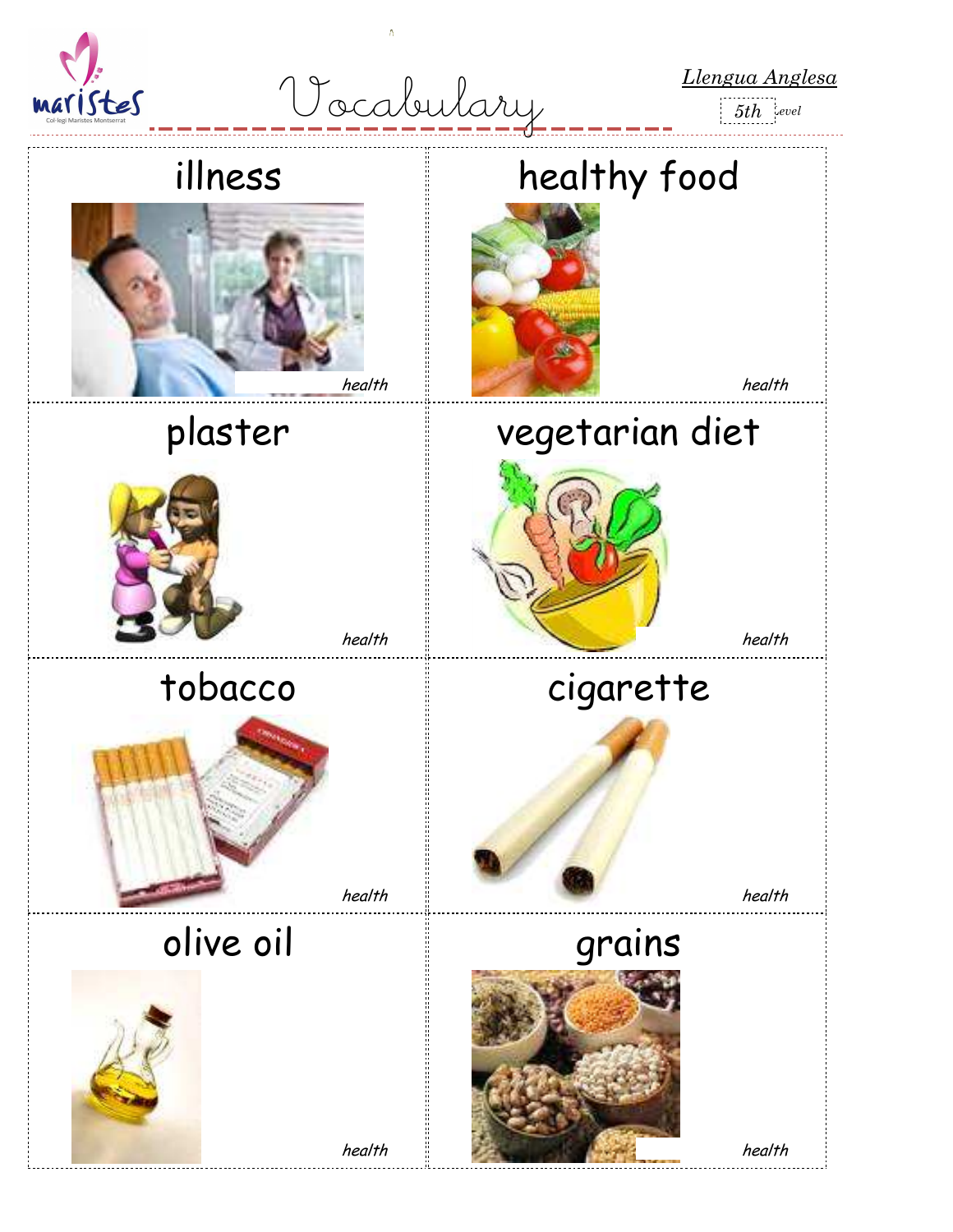

*Llengua Anglesa* Vocabulary



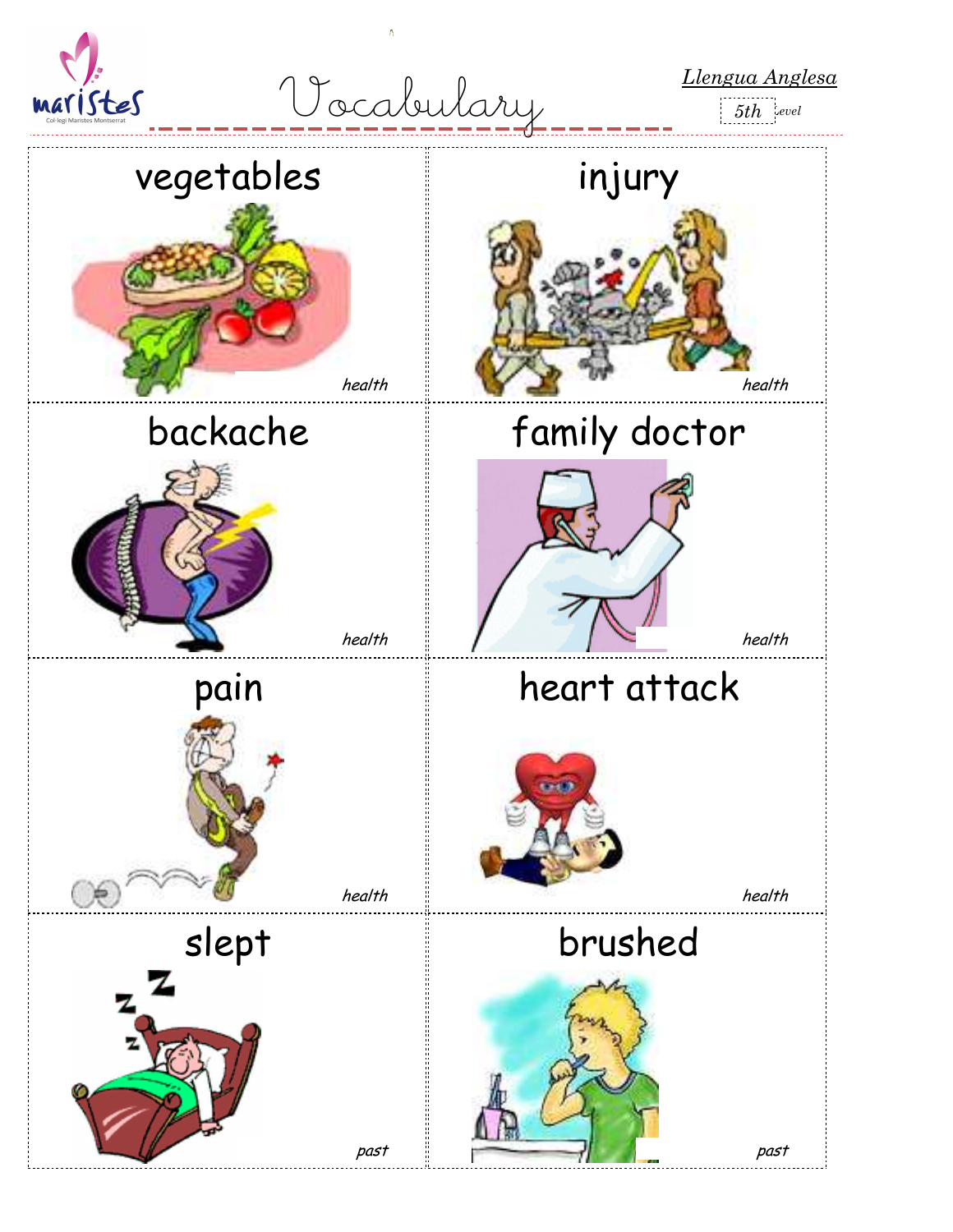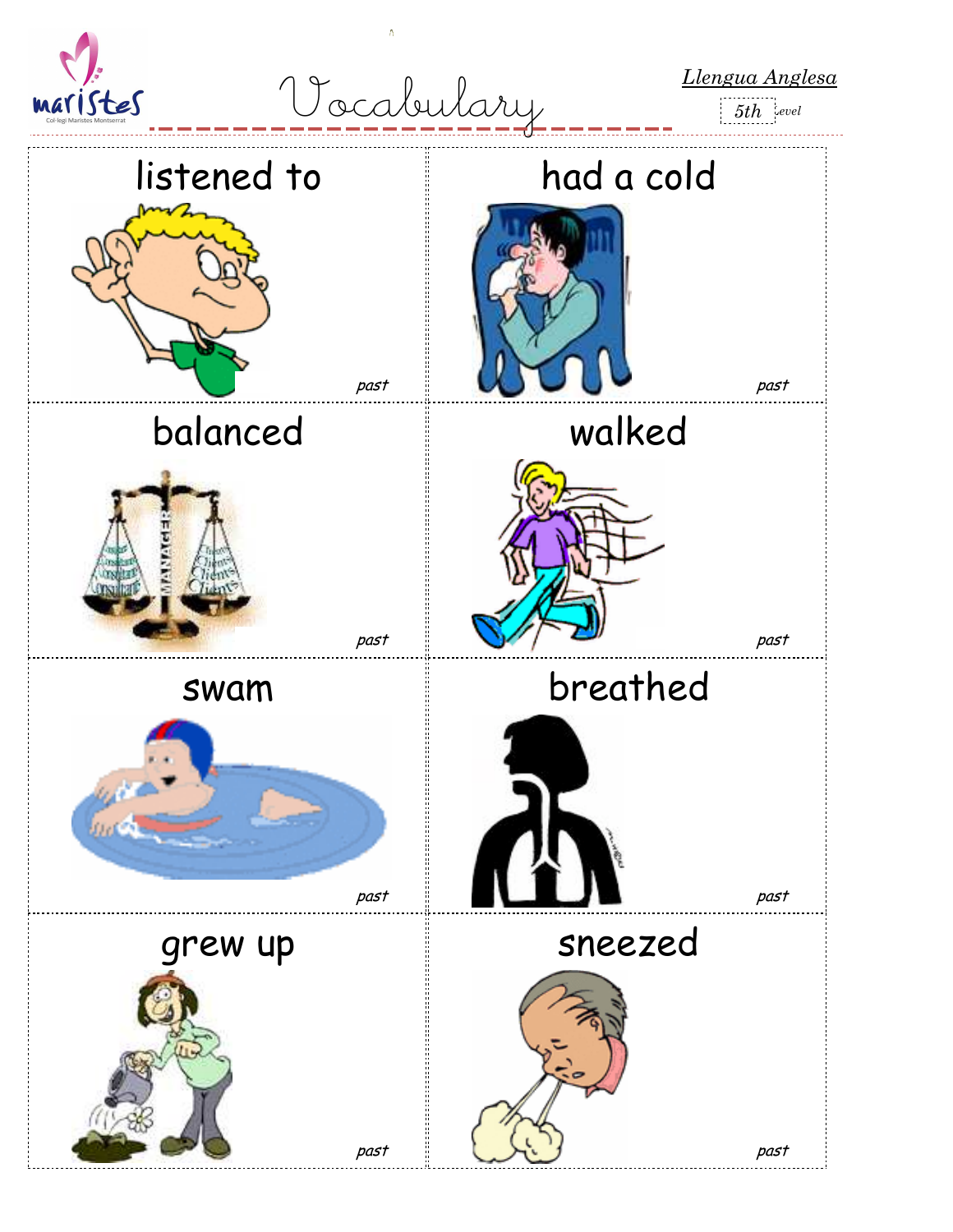

*Llengua Anglesa* Vocabulary

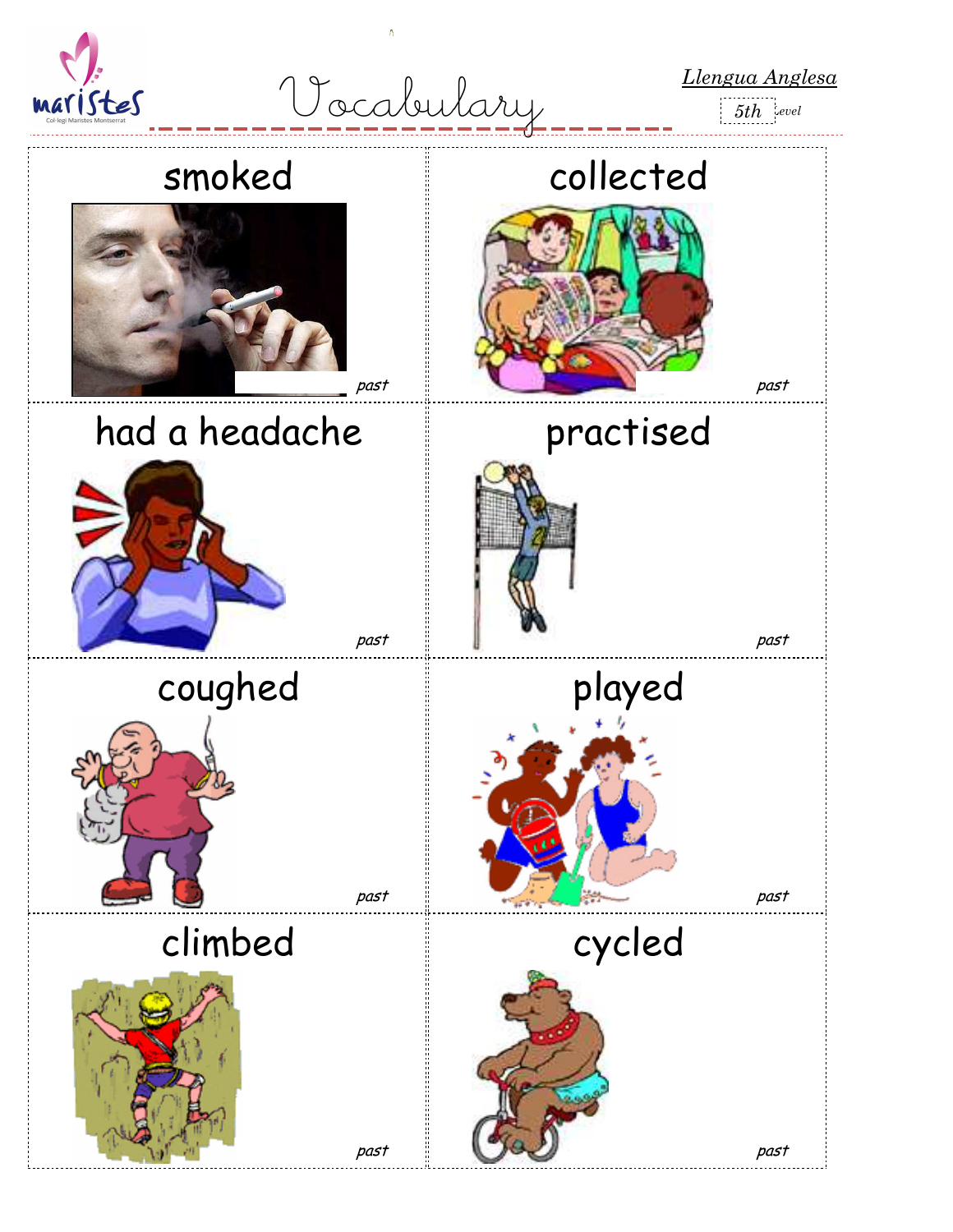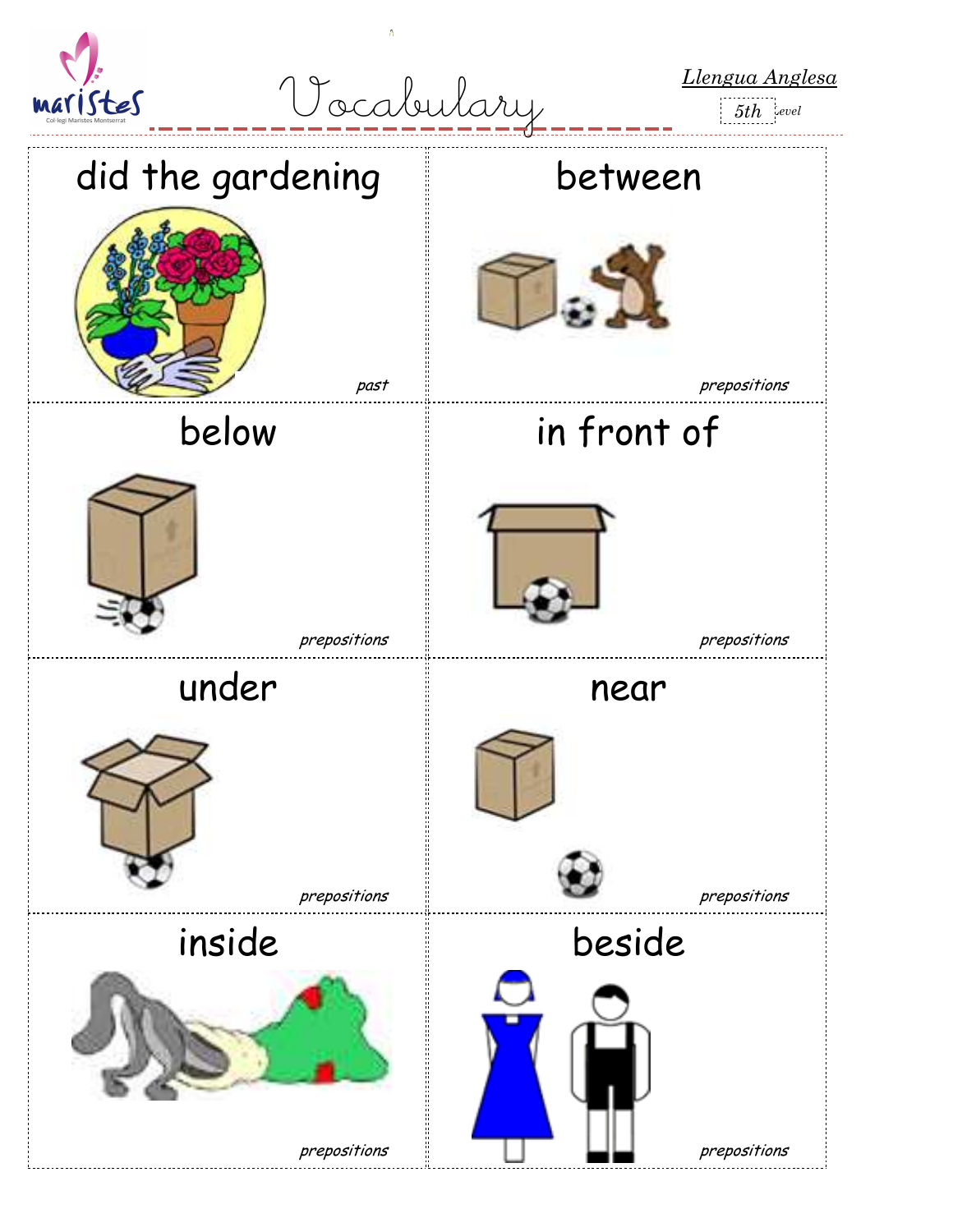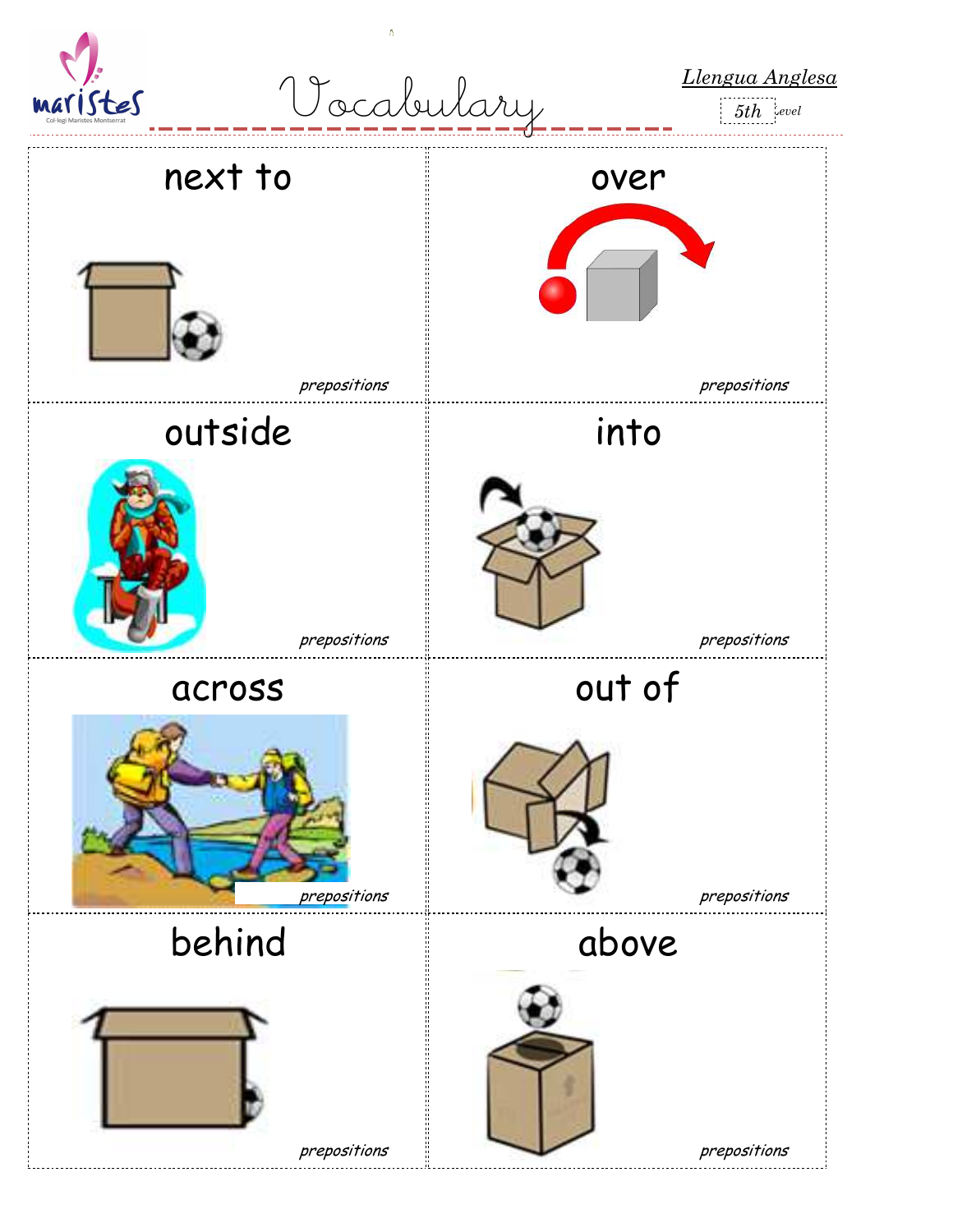

*Llengua Anglesa* Vocabulary

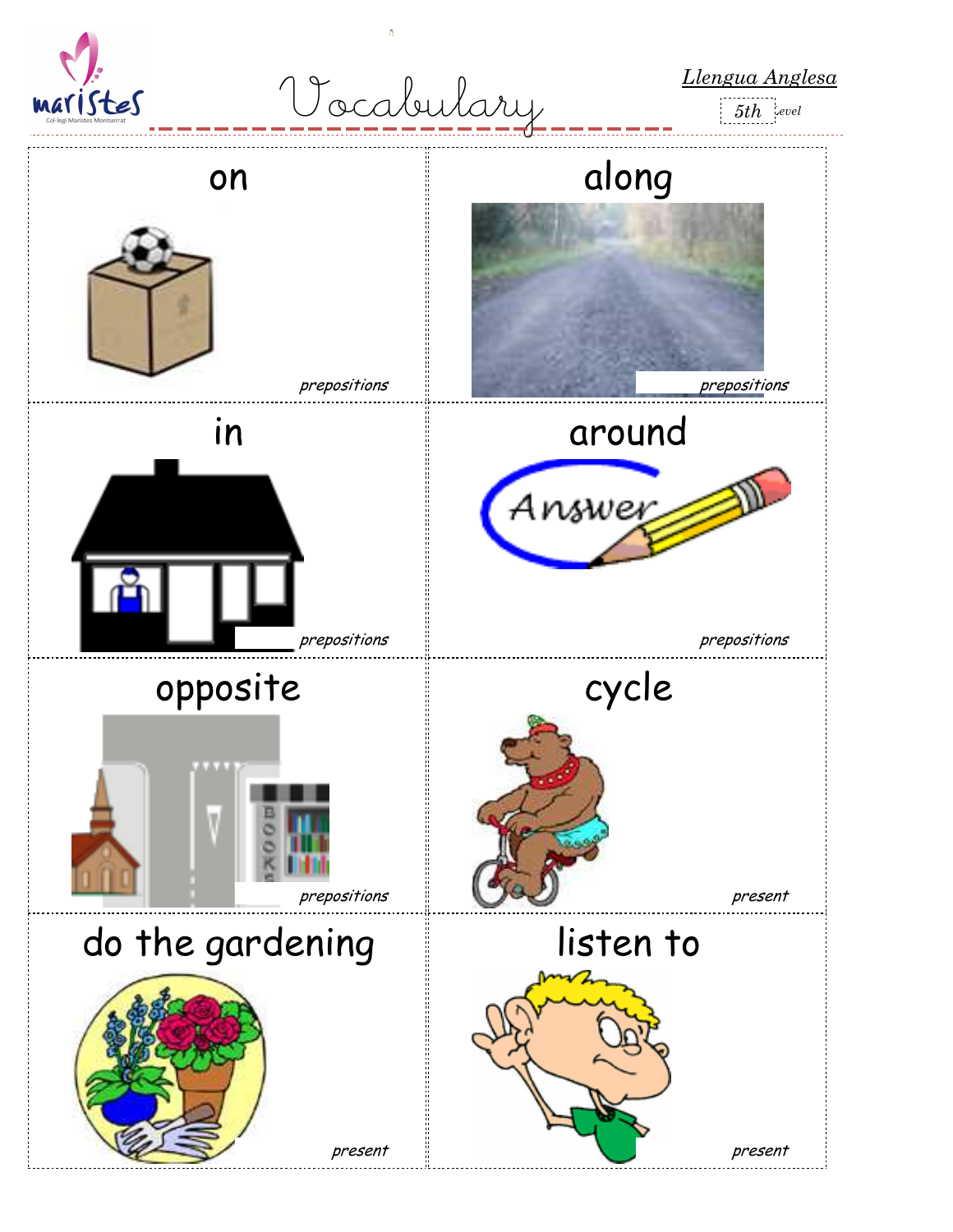

*Llengua Anglesa* Vocabulary



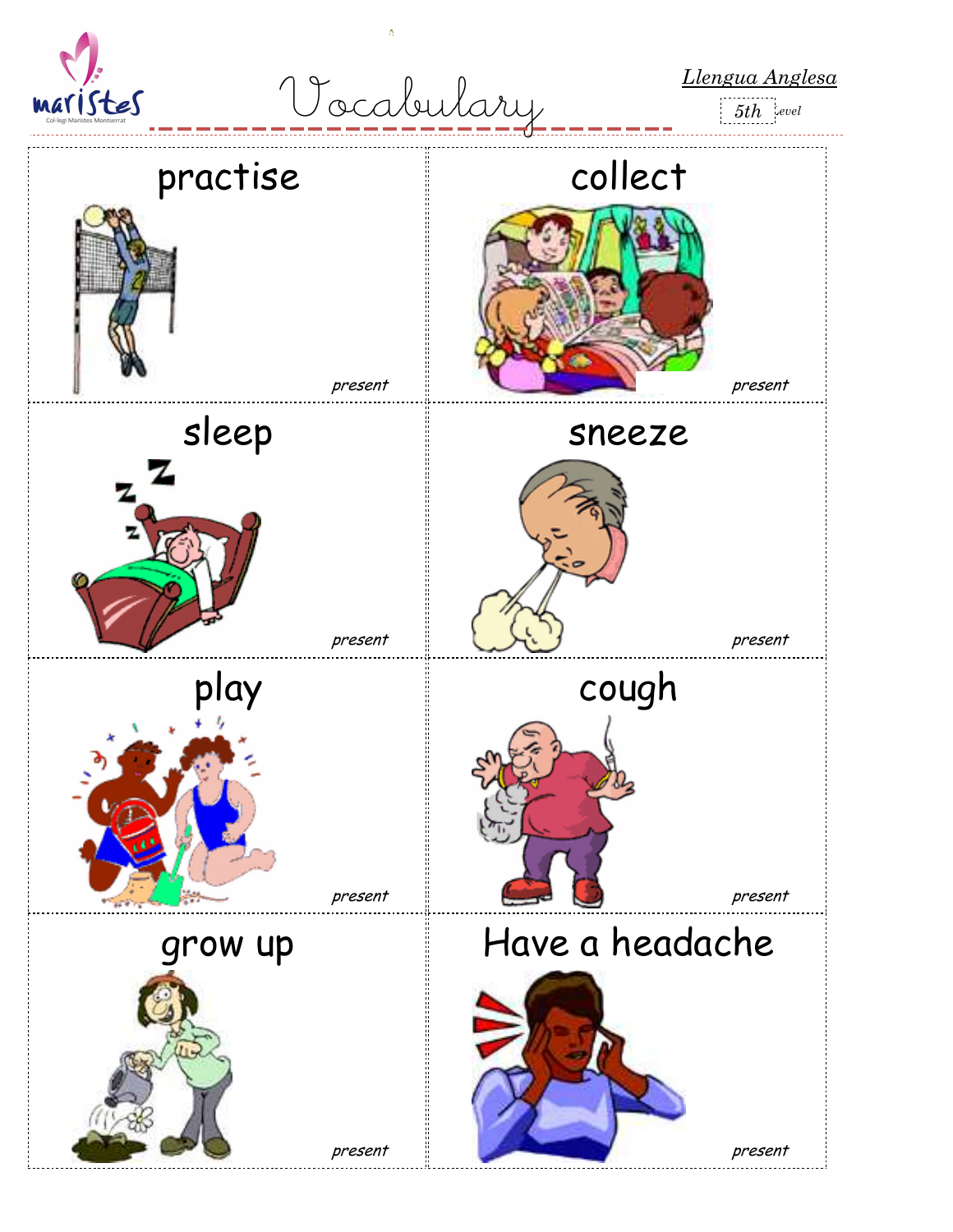

*Llengua Anglesa* Vocabulary

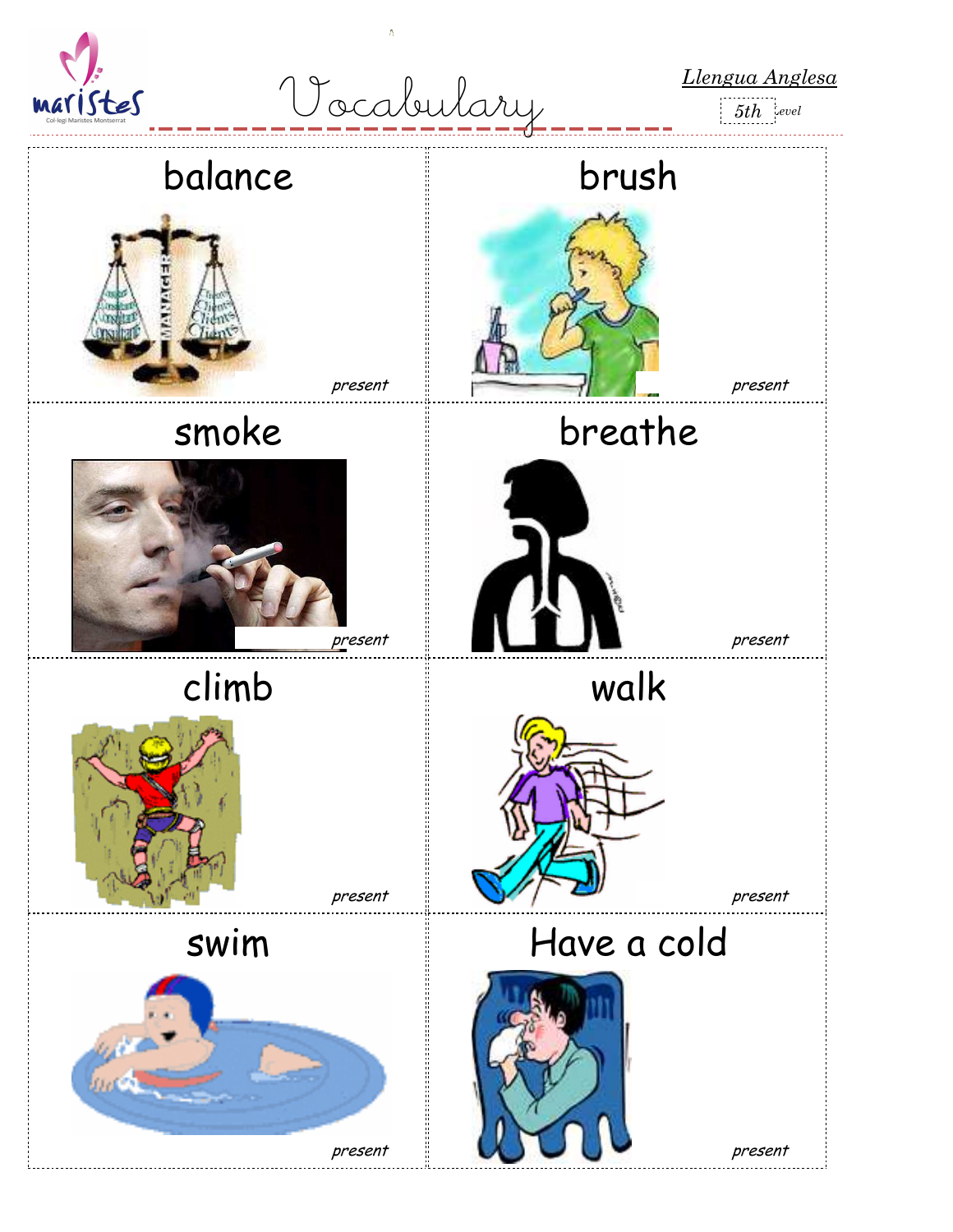